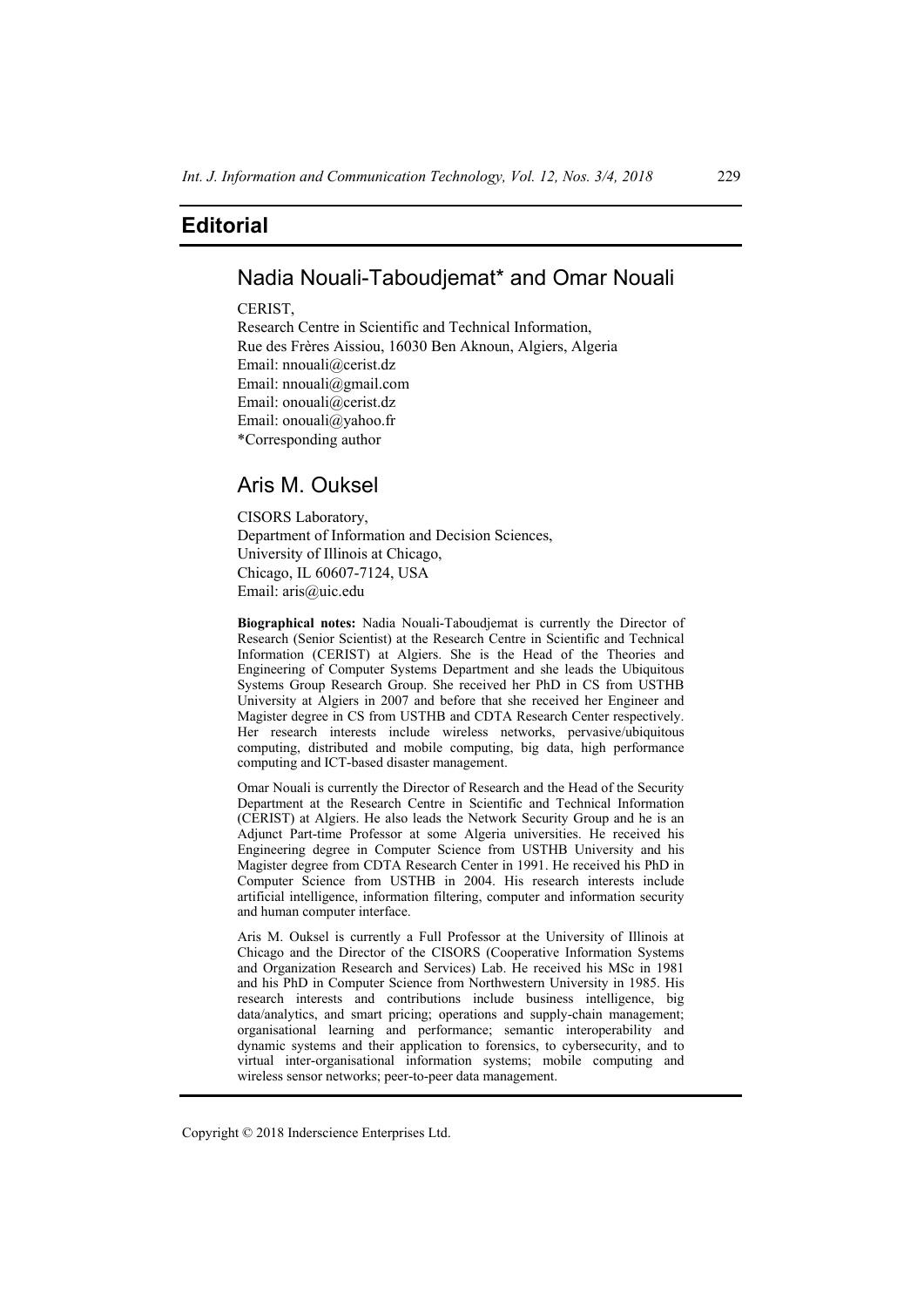### 230 *N. Nouali-Taboudjemat et al.*

Information and communication technology has advanced greatly in the last few years as a support for crisis response. There are many examples of successfully implemented solutions all over the world such as systems for early warning, decision making, command and control, etc. Responding to a disaster or crisis requires multiple parties (distributed agencies, task groups, and individuals) to be involved. These parties need to collaborate and coordinate their actions in order to optimise their efforts and the scares resources for more effective results. This requirement is the aim of this special issue that is particularly interested in research and development in collaboration technologies and systems for the whole cycle of detection, prevention, response, and recovery of disaster management.

Without a resilient network infrastructure no effective actions can be undertaken in terms of communication between the involved persons, data collection, access to services or systems, etc. The following five papers deal with network aspects for communication and data collection.

Following a major disaster, the infrastructure supporting wired and mobile networking is expected to be inoperable over large areas. The solution proposed by the article 'A hybrid ad hoc networking protocol for disaster recovery resource management' is to deploy a large-scale peer-to-peer network after a disaster because of its fast and flexible deployment. However, this type of network requires cooperation among nodes that may use disparate communication models (for route building and optimisation, resource management, and localised status flooding). The authors propose a hybrid network protocol that dynamically assigns network capacity to these three communication models.

The articles 'Medium access control in wireless sensor networks: a survey' and 'RTCP: a redundancy aware topology control protocol for wireless sensor networks' focus on how to preserve the lifetime of a WSN used for the collection of vital data. To this end, the first article addresses the energy saving from the point of view of MAC protocols. It presents an interesting state of the art and outlines the improvements and the new research directions related to this issue. The second article proposes to save energy from the point of view of topology control. The proposed redundancy aware topology control protocol (RTCP) exploits the sensor redundancy to keep working a necessary set of nodes and turning off the redundant ones. RTCP provides applications the ability to parameterise the desired connectivity degree.

The articles 'Coordinated route reconfiguration for throughput optimisation under Rician fading channel' and 'Coverage enhancement with occlusion avoidance in networked rotational video sensors for post-disaster management' consider the WSN for the transmission of images and videos. The first article focuses on how to get the high throughput data transmission to deliver these ample sensor data in a post disaster scenario using mobile wireless sensor networks. The second article proposes a model of wireless video sensor networks (WVSNs) for post-disaster management in order to assist search and rescue operations by locating survivors, identifying risky areas and enhancing the overall situation awareness in real-time.

The three articles below address some of the collaboration issues related to the human complex disaster management organisation where multiple actors belonging to different and heterogeneous authorities collaborate and work together.

The article 'Architecture for gathering and integrating collaborative information for decision support in emergency situations' deals with the collaboration from the point of view of data collection. However, its concern is no longer in how to collect data but in